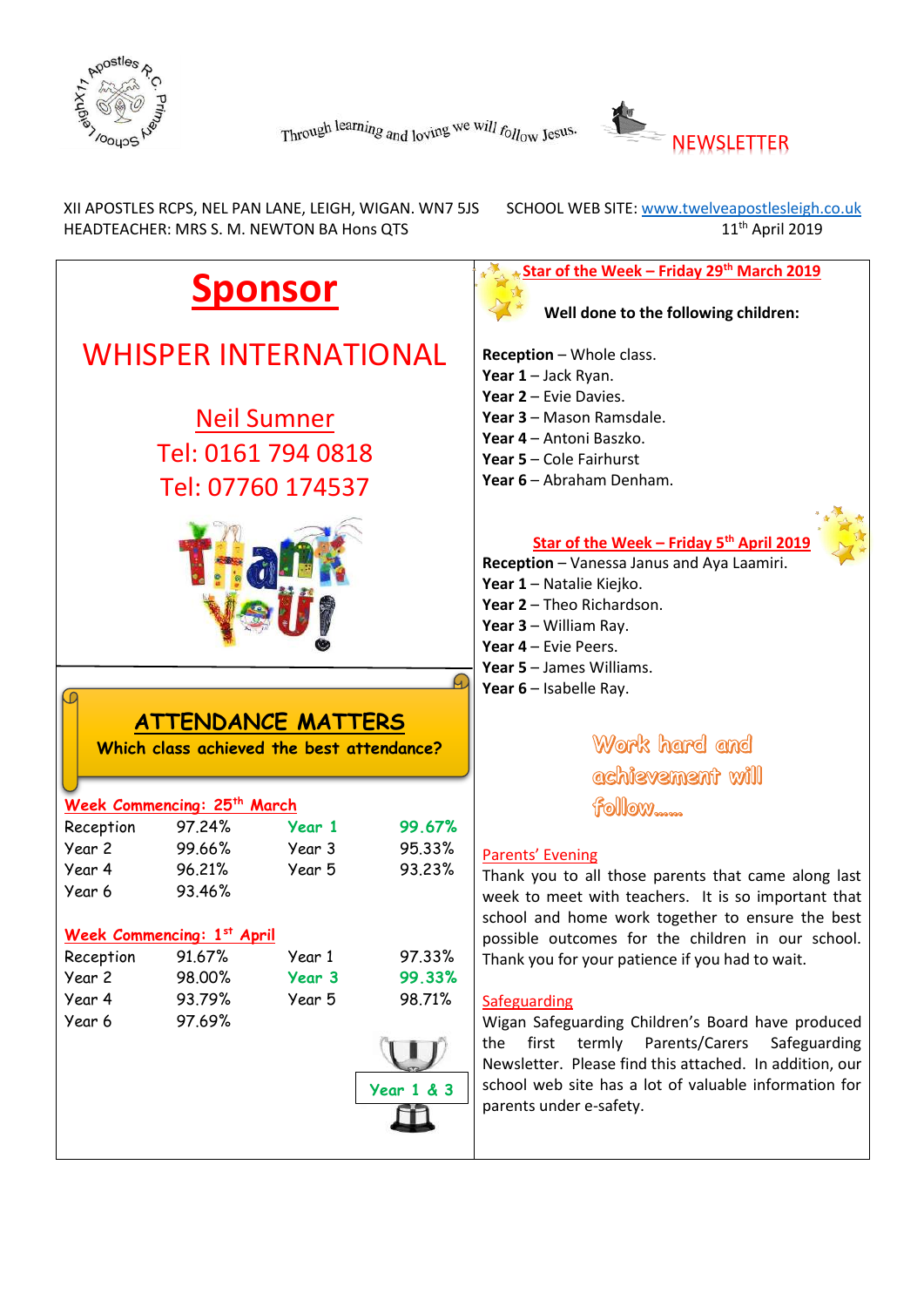#### Easter Coffee Morning

Thank you first to the friends for organising this event which was well supported and raised £152.40, this included the raffle for the giant Slattery's egg. Chloe Hilton in Year 5 was delighted to win the egg.



Can I thank Connor and Ruby Brown's Mum for knitting the lovely rabbit covers for the cream eggs. These have been so popular and raised just over £300.00 for the friends.



## Eggsellent Egg Decorations



Thank you to all those parents that helped children decorate eggs for the Easter Coffee Morning. Once again the designs and ideas demonstrated great creativity, flair and imagination. The School Council had a really difficult job of judging the entries. After much deliberation one winner was selected from each year group.

- Rec Frankie Belch
- Y1 Ruby Rose
- Y2 Harrison Deakin
- Y3 Macey Hewitt
- Y4 Evie Ryan
- Y5 Jake France
- Y6 Lily Farrar

Please visit our web site to view some of the fabulous design[s www.twelveapostlesleigh.co.uk](file://///DC01/Work$/Staff/s.newton/Newsletter/Newsletter%202018-19/www.twelveapostlesleigh.co.uk%20)



#### Lenten Fundraising Events CAFOD

Again many thanks to all those that supported this charity in any way through donating eggs, cakes and supporting Rainbow Day. A fantastic total of £300 was raised.

The money raised by the pupils in XII Apostles will help to ensure that CAFOD can support more people like Mahinur

#### School Uniform

Parents may buy new school uniform over the Easter break. Can I remind parents again of our uniform policy, especially black shoes and **NOT** coloured trainers.

Our website clearly states the dress code for pupils. Our uniform is kept simple so that it is easily affordable to parents/carers. Please look on our website [www.twelveapostlesleigh.co.uk,](http://www.twelveapostlesleigh.co.uk/) click on parent tab then uniform. It is important that children have a warm waterproof coat for outdoor play. Also can I remind parents/carers that PE Kits should consist of black shorts, plain red t-shirt (School logo optional) and black plimsolls. Check these still fit your child during the Easter break. They should be in a drawstring bag. Please also remember no jewellery or nail varnish. Thank you in anticipation of your cooperation with this.

### **Magic Breakfast Free to all our Children**

#### Please come and join<br>your child for a delicious magic breakfast

This initiative has proven to be a

great success and this is down to the parents and carers who have given up their time to toast and butter bagels and also distribute them on the playground. A big thank you to all those that have made this a success.

We are proud to be part of the National School Breakfast Programme which enables us to offer a healthy breakfast to all our children.

Our breakfast starts at: **8:40 am**. And is held on: **the infant and junior playground before school**. We offer: **hot buttered healthy bagels**.

If you are able to help, please call in at the office.

#### Trips Next Half Term

Year 3 - Quarry Bank Mill Trip - Wednesday 24<sup>th</sup> April **Reception** - Forest School Trip - Thursday 25<sup>th</sup> April Year 2 - Haigh Hall Mini Beast Hunt - Thursday 14<sup>th</sup> May **Year 5** – Tattenall Hall Art Residential Trip - Wednesday  $15<sup>th</sup>$  May and Thursday  $16<sup>th</sup>$  May

The class teachers will send out letters with more details.

#### School Council Triathlon

The school council will be hosting a Triathlon event for Junior children to take part in on Thursday 2<sup>nd</sup> May, consisting of 3 events; Penalty Shoot Out, Conversion Challenge (Rugby) and Basketball Shoot Out. Events costs 50 p each and a special prize will be given out to the winner of each event.